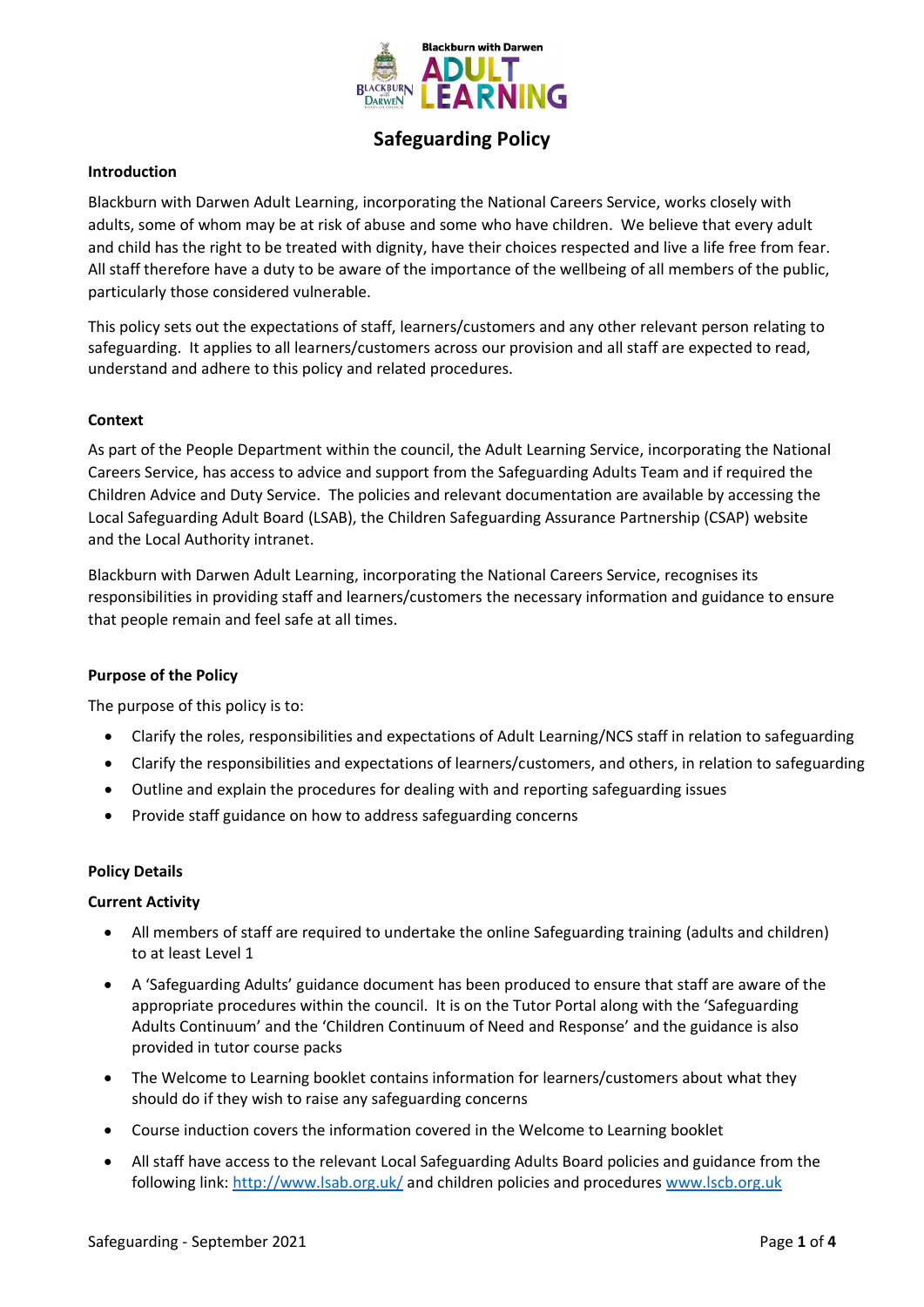- Staff contact the Local Authority Safeguarding Teams with any specific queries and are well supported
- Signposting to relevant services as appropriate. For example, where issues are raised for people who are not deemed 'vulnerable'
- Tutors refer any safeguarding issues to one of three Skills and Quality Managers who will then refer to the relevant agencies or request further advice and support. Advisers refer to the Employment Manager in the first instance.
- Additional training is available on request from the Safeguarding and Community Safety Teams in relation to Safeguarding and Prevent
- Blackburn with Darwen Adult Learning, incorporating the National Careers Service, has established a Designated Contact for Safeguarding. The role of this person includes the following:
	- Oversight of the Single Central Record for the Adult Learning Service and NCS team which records the DBS numbers of all staff as well as mandatory training and dates each are due for update
	- Central point of contact for advice relating to Safeguarding issues
	- Collation of information relating to Safeguarding issues raised and/or reported

## **Associated Policy Statements**

## **Safer Learning**

Learners/customers and staff have the right to feel safe where they learn or work. Responsibilities include:

- Respect other people's right to safety
- Do not hurt or abuse others
- Do not to threaten to hurt or abuse others

## **Online Learning**

We must ensure that our learners/customers are aware of how to stay safe online. This includes use of the Internet, electronic communication and use of mobile devices within class settings. We aim to educate learners/customers about the benefits and risks of using new technology and raise their awareness so they are better able to control their online experiences.

The Council filters inappropriate websites, but if they are displayed learners/customers are encourage to tell their tutor/adviser. They are also advised to contact the Child Exploitation and Online Protection Centre at **[www.ceop.gov.uk](http://www.ceop.gov.uk/)** if appropriate.

A separate policy document, 'Online Learning' is available which sets out the expectations of staff, learners/customers and any other relevant person relating to online learning.

#### **Modern Slavery**

As part of our approach to safeguarding, we must also ensure that our learners/customers are protected from the threat of Modern Slavery, and where we have suspicions, we take appropriate action immediately through our safeguarding procedures.

Referral routes for support include:

- **999** in case of an emergency
- **101** about a general situation
- **0800 0121 700** for the Modern Slavery helpline
- **0800 555111** for Crimestoppers

Safeguarding - September 2021 **Page 2** of 4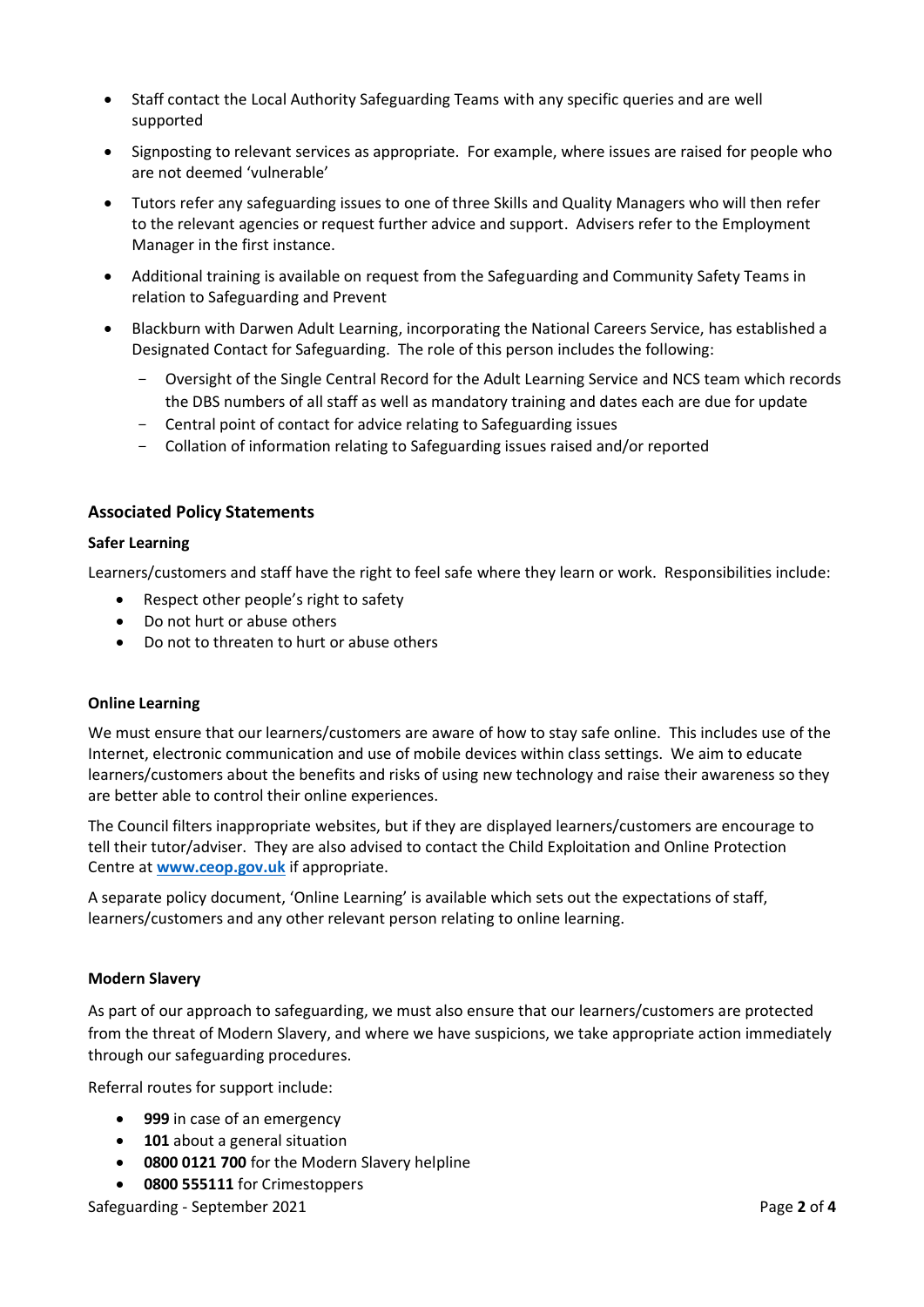## **Prevent**

Under the Counter Terrorism and Security Act 2015, all education providers must have due regard for the need to prevent individuals from being drawn into terrorism. We aim to protect all of our learners/customers and staff and work closely with the Prevent Team based within Blackburn with Darwen Borough Council.

The Prevent Team can be contacted on **01254 585588**.

## **Responsibilities**

## *Staff should:*

- Inform learners/customers through the induction process of how they can raise and discuss any safeguarding concerns
- Complete, as a minimum, the online Safeguarding training to at least Level 1 (joint adults and children course). Managers to complete level 2 online Safeguarding training
- Attend additional training as required as part of the ongoing CPD process
- Ensure they have access to the adults and children's guidance documents and this policy to refer to so that they are aware of the appropriate procedures within the council.
- Ensure they are aware of where to find the relevant policies, procedures and guidance relating to safeguarding locally, including where to signpost to
- Contact a manager or the Designated Contact for Safeguarding with concerns where they require additional advice

#### *Learners/customers should:*

• Contact their tutor/adviser, or a member of the Safeguarding Team, if they have any concerns relating to their own safety or that of others

#### **Monitoring Safeguarding**

• Designated Contact for Safeguarding to maintain and review database of safeguarding concerns, issues and near misses. This is discussed at regular service-wide Managers' Meetings

**Designated Contact for Safeguarding**

Karen Wignall, Service Lead – Adult Learning and Employment Support

Email[: Safelearning@Blackburn.gov.uk](mailto:Safelearning@Blackburn.gov.uk)

Tel: 01254 222124